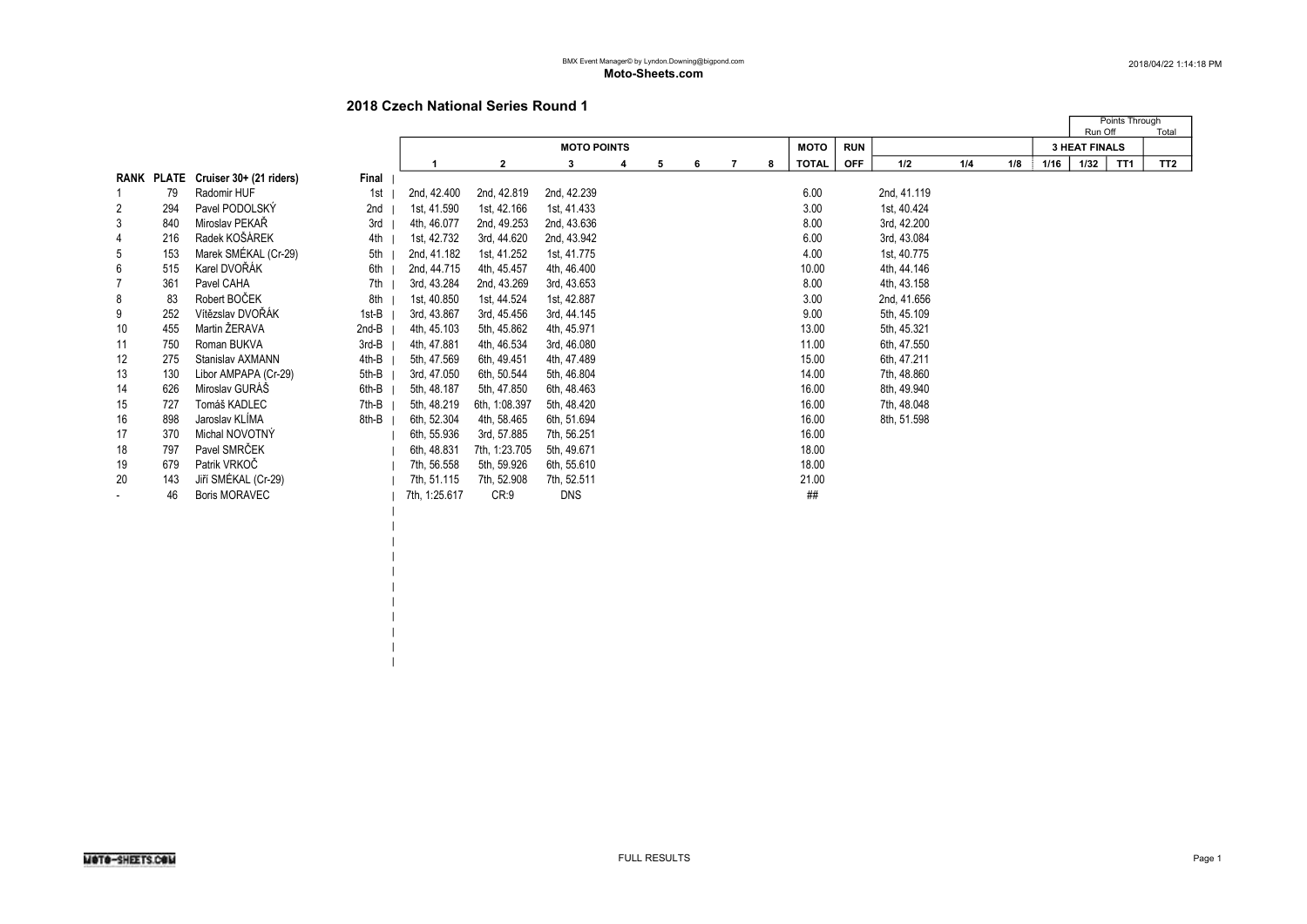| | | | | | | | | | | | | | | | |

|                |     |                               |         |                                           |                                               |                    |  |   |   |              |            |     |     |     |      |                      | Points Through  |
|----------------|-----|-------------------------------|---------|-------------------------------------------|-----------------------------------------------|--------------------|--|---|---|--------------|------------|-----|-----|-----|------|----------------------|-----------------|
|                |     |                               |         |                                           |                                               |                    |  |   |   |              |            |     |     |     |      | Run Off              | Total           |
|                |     |                               |         |                                           |                                               | <b>MOTO POINTS</b> |  |   |   | <b>MOTO</b>  | <b>RUN</b> |     |     |     |      | <b>3 HEAT FINALS</b> |                 |
|                |     |                               |         |                                           |                                               |                    |  | 6 | 8 | <b>TOTAL</b> | <b>OFF</b> | 1/2 | 1/4 | 1/8 | 1/16 | TT1<br>1/32          | TT <sub>2</sub> |
|                |     | RANK PLATE Boys 6 (14 riders) | Final   |                                           |                                               |                    |  |   |   |              |            |     |     |     |      |                      |                 |
|                | 399 | Daniel FRYDRYCH               | 1st I   |                                           | 1st, 1:00.499    1st, 1:01.475    1st, 59.408 |                    |  |   |   | 3.00         |            |     |     |     |      |                      |                 |
| 2              | 68  | <b>Boris MORAVEC</b>          | 2nd     | 3rd, 1:04.413 2nd, 1:02.949 3rd, 1:02.254 |                                               |                    |  |   |   | 8.00         |            |     |     |     |      |                      |                 |
| 3              | 226 | Sára KALÁBOVÁ                 | $3rd$   | 1st, 1:02.289 1st, 1:04.306 2nd, 1:01.165 |                                               |                    |  |   |   | 4.00         |            |     |     |     |      |                      |                 |
| 4              | 18  | Stella TAMME                  | 4th     | 2nd, 1:03.305 2nd, 1:05.077 1st, 1:02.816 |                                               |                    |  |   |   | 5.00         |            |     |     |     |      |                      |                 |
| 5              | 327 | Matěj HANÁK                   | $5th$   | 4th, 1:08.840 3rd, 1:08.865 4th, 1:09.273 |                                               |                    |  |   |   | 11.00        |            |     |     |     |      |                      |                 |
| 6              | 330 | Daniel TESAŘ                  | 6th I   | 2nd, 1:09.470 3rd, 1:12.237 4th, 1:09.441 |                                               |                    |  |   |   | 9.00         |            |     |     |     |      |                      |                 |
| $\overline{7}$ | 100 | Kryštof ŠIMSA                 | $7th$ 1 | 6th, 1:11.800 4th, 1:11.716 3rd, 1:08.987 |                                               |                    |  |   |   | 13.00        |            |     |     |     |      |                      |                 |
| 8              | 429 | Tomáš LOHSE                   | 8th I   | 7th, 1:13.781 4th, 1:12.654 2nd, 1:07.317 |                                               |                    |  |   |   | 13.00        |            |     |     |     |      |                      |                 |
| 9              | 757 | Jakub JÍRA                    | $1st-B$ | 3rd, 1:11.276 5th, 1:12.345 5th, 1:10.942 |                                               |                    |  |   |   | 13.00        |            |     |     |     |      |                      |                 |
| 10             | 197 | Simon STARY                   | $2nd-B$ | 5th, 1:11.542 5th, 1:15.888 6th, 1:16.712 |                                               |                    |  |   |   | 16.00        |            |     |     |     |      |                      |                 |
| 11             | 266 | Maxmilián LINHART             | 3rd-B   | 6th, 1:21.482 6th, 1:18.032 6th, 1:14.501 |                                               |                    |  |   |   | 18.00        |            |     |     |     |      |                      |                 |
| 12             | 723 | Vojtěch KOKOŠEK               | 4th-B   | 5th, 1:16.806 7th, 1:23.113 7th, 1:19.268 |                                               |                    |  |   |   | 19.00        |            |     |     |     |      |                      |                 |
| 13             | 369 | Teodor ADAMEC                 | 5th-B   | 7th, 1:26.910 7th, 1:32.509 7th, 1:25.588 |                                               |                    |  |   |   | 21.00        |            |     |     |     |      |                      |                 |
| 14             | 314 | Matyáš KRČMÁŘ                 | $CR-B$  |                                           | 4th, 1:12.984 6th, 1:19.314 5th, 1:14.840     |                    |  |   |   | 15.00        |            |     |     |     |      |                      |                 |
|                |     |                               |         |                                           |                                               |                    |  |   |   |              |            |     |     |     |      |                      |                 |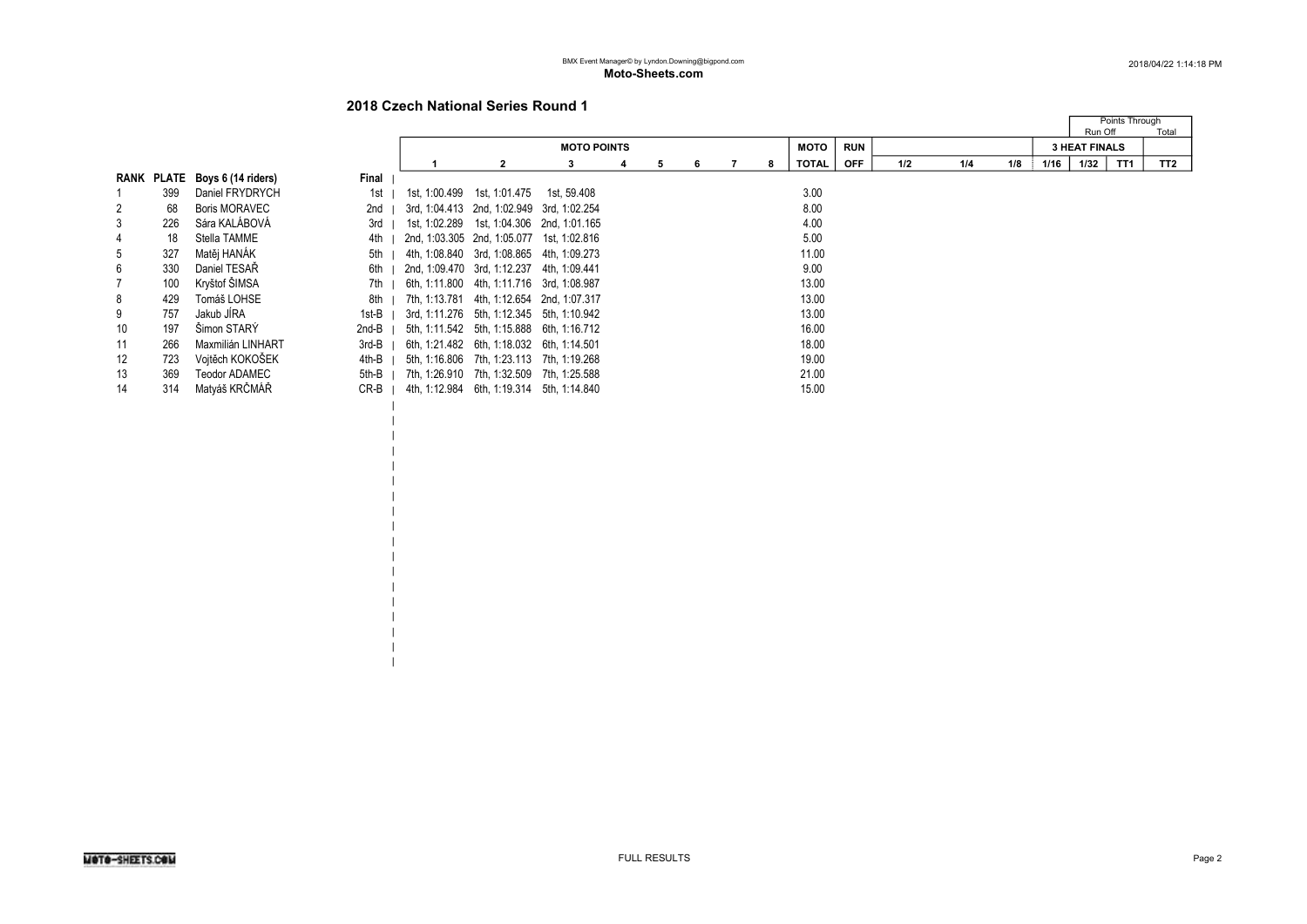|  $\perp$  $\blacksquare$ |

|    |            |                    |       |               |                                           |                    |   |   |   |                |   |              |            |               |     |     |      | Run Off              | Points Through | Total           |
|----|------------|--------------------|-------|---------------|-------------------------------------------|--------------------|---|---|---|----------------|---|--------------|------------|---------------|-----|-----|------|----------------------|----------------|-----------------|
|    |            |                    |       |               |                                           | <b>MOTO POINTS</b> |   |   |   |                |   | <b>MOTO</b>  | <b>RUN</b> |               |     |     |      | <b>3 HEAT FINALS</b> |                |                 |
|    |            |                    |       |               | $\mathbf{2}$                              | 3                  | 4 | 5 | 6 | $\overline{7}$ | 8 | <b>TOTAL</b> | <b>OFF</b> | 1/2           | 1/4 | 1/8 | 1/16 | 1/32                 | TT1            | TT <sub>2</sub> |
|    | RANK PLATE | Boys 7 (21 riders) | Final |               |                                           |                    |   |   |   |                |   |              |            |               |     |     |      |                      |                |                 |
|    | 133        | Lukáš MAREČEK      | 1st   | 1st, 54.822   | 1st, 55.243                               | 3rd, 55.194        |   |   |   |                |   | 5.00         |            | 1st, 53.838   |     |     |      |                      |                |                 |
| 2  | 881        | Daren DVOŘÁK       | 2nd   | 1st, 54.751   | 1st, 53.421                               | 1st, 53.747        |   |   |   |                |   | 3.00         |            | 2nd, 54.010   |     |     |      |                      |                |                 |
| 3  | 203        | Adam PETEREK       | 3rd   | 2nd, 54.872   | 1st, 55.361                               | 2nd, 55.170        |   |   |   |                |   | 5.00         |            | 1st, 56.222   |     |     |      |                      |                |                 |
| 4  | 88         | Štěpánka FREMLOVÁ  | 4th   | 1st, 54.637   | 2nd, 55.803                               | 1st, 54.789        |   |   |   |                |   | 4.00         |            | 2nd, 56.642   |     |     |      |                      |                |                 |
| 5  | 710        | Veronika ŽÁČKOVÁ   | 5th   | 2nd, 56.034   | 3rd, 56.973                               | 2nd, 56.273        |   |   |   |                |   | 7.00         |            | 3rd, 57.096   |     |     |      |                      |                |                 |
| 6  | 84         | Jakub DLOUHÝ       | 6th   | 3rd, 58.116   | 5th, 58.733                               | 2nd, 57.581        |   |   |   |                |   | 10.00        |            | 4th, 56.943   |     |     |      |                      |                |                 |
|    | 265        | Dominik RÁLIŠ      | 7th   | 3rd, 57.013   | 2nd, 56.196                               | 3rd, 56.322        |   |   |   |                |   | 8.00         |            | 4th, 57.598   |     |     |      |                      |                |                 |
| 8  | 261        | Samuel PÁN         | 8th   | 3rd, 56.859   | 2nd, 56.283                               | 1st, 56.978        |   |   |   |                |   | 6.00         |            | 3rd, 56.595   |     |     |      |                      |                |                 |
| 9  | 67         | Matyas VRKOC       | 1st-B | 2nd, 57.270   | 4th, 57.962                               | 4th, 57.238        |   |   |   |                |   | 10.00        |            | 5th, 58.398   |     |     |      |                      |                |                 |
| 10 | 274        | František SEIDL    | 2nd-B | 4th, 59.229   | 3rd, 59.312                               | 5th, 1:02.730      |   |   |   |                |   | 12.00        |            | 6th, 1:02.072 |     |     |      |                      |                |                 |
| 11 | 229        | Richard SVOBODA    | 3rd-B | 4th, 1:00.854 | 4th, 59.709                               | 4th, 57.807        |   |   |   |                |   | 12.00        |            | 5th, 58.557   |     |     |      |                      |                |                 |
| 12 | 281        | Alan PĚTIOKÝ       | 4th-B | 5th, 1:00.251 | 3rd, 1:00.451                             | 4th, 1:01.776      |   |   |   |                |   | 12.00        |            | 6th, 1:03.679 |     |     |      |                      |                |                 |
| 13 | 19         | Tobiáš SVÁTEK      | 5th-B | 4th, 1:02.923 | 6th, 1:02.982 6th, 1:05.947               |                    |   |   |   |                |   | 16.00        |            | 8th, 1:06.149 |     |     |      |                      |                |                 |
| 14 | 461        | Tobiáš CAHA        | 6th-B | 6th, 1:04.916 | 5th, 1:04.037                             | 5th, 1:04.292      |   |   |   |                |   | 16.00        |            | 8th, 1:09.057 |     |     |      |                      |                |                 |
| 15 | 58         | Lukáš STRÁNSKÝ     | 7th-B | 7th, 1:05.843 | 4th, 1:02.765                             | 5th, 1:01.444      |   |   |   |                |   | 16.00        |            | 7th, 1:06.122 |     |     |      |                      |                |                 |
| 16 | 108        | Narottam SUK       | 8th-B | 5th, 1:01.377 | 5th, 1:04.378                             | 3rd, 58.023        |   |   |   |                |   | 13.00        |            | 7th, 1:04.185 |     |     |      |                      |                |                 |
| 17 | 513        | Marek ŽVÁČEK       |       | 6th, 1:06.013 | 6th, 1:05.134 6th, 1:02.841               |                    |   |   |   |                |   | 18.00        |            |               |     |     |      |                      |                |                 |
| 18 | 315        | Robin ORLICKÝ      |       | 5th, 1:03.735 | 6th, 1:04.695 7th, 1:03.549               |                    |   |   |   |                |   | 18.00        |            |               |     |     |      |                      |                |                 |
| 19 | 331        | Jáchym PISKOŘ      |       |               | 7th, 1:07.866 7th, 1:07.101 6th, 1:08.288 |                    |   |   |   |                |   | 20.00        |            |               |     |     |      |                      |                |                 |
| 20 | 179        | Vilém PISKOŘ       |       |               | 6th, 1:12.420 7th, 1:09.645 7th, 1:11.513 |                    |   |   |   |                |   | 20.00        |            |               |     |     |      |                      |                |                 |
| 21 | 344        | Matouš FIALA       |       |               | 7th, 1:15.547 7th, 1:21.925 7th, 1:21.130 |                    |   |   |   |                |   | 21.00        |            |               |     |     |      |                      |                |                 |
|    |            |                    |       |               |                                           |                    |   |   |   |                |   |              |            |               |     |     |      |                      |                |                 |
|    |            |                    |       |               |                                           |                    |   |   |   |                |   |              |            |               |     |     |      |                      |                |                 |
|    |            |                    |       |               |                                           |                    |   |   |   |                |   |              |            |               |     |     |      |                      |                |                 |
|    |            |                    |       |               |                                           |                    |   |   |   |                |   |              |            |               |     |     |      |                      |                |                 |
|    |            |                    |       |               |                                           |                    |   |   |   |                |   |              |            |               |     |     |      |                      |                |                 |
|    |            |                    |       |               |                                           |                    |   |   |   |                |   |              |            |               |     |     |      |                      |                |                 |
|    |            |                    |       |               |                                           |                    |   |   |   |                |   |              |            |               |     |     |      |                      |                |                 |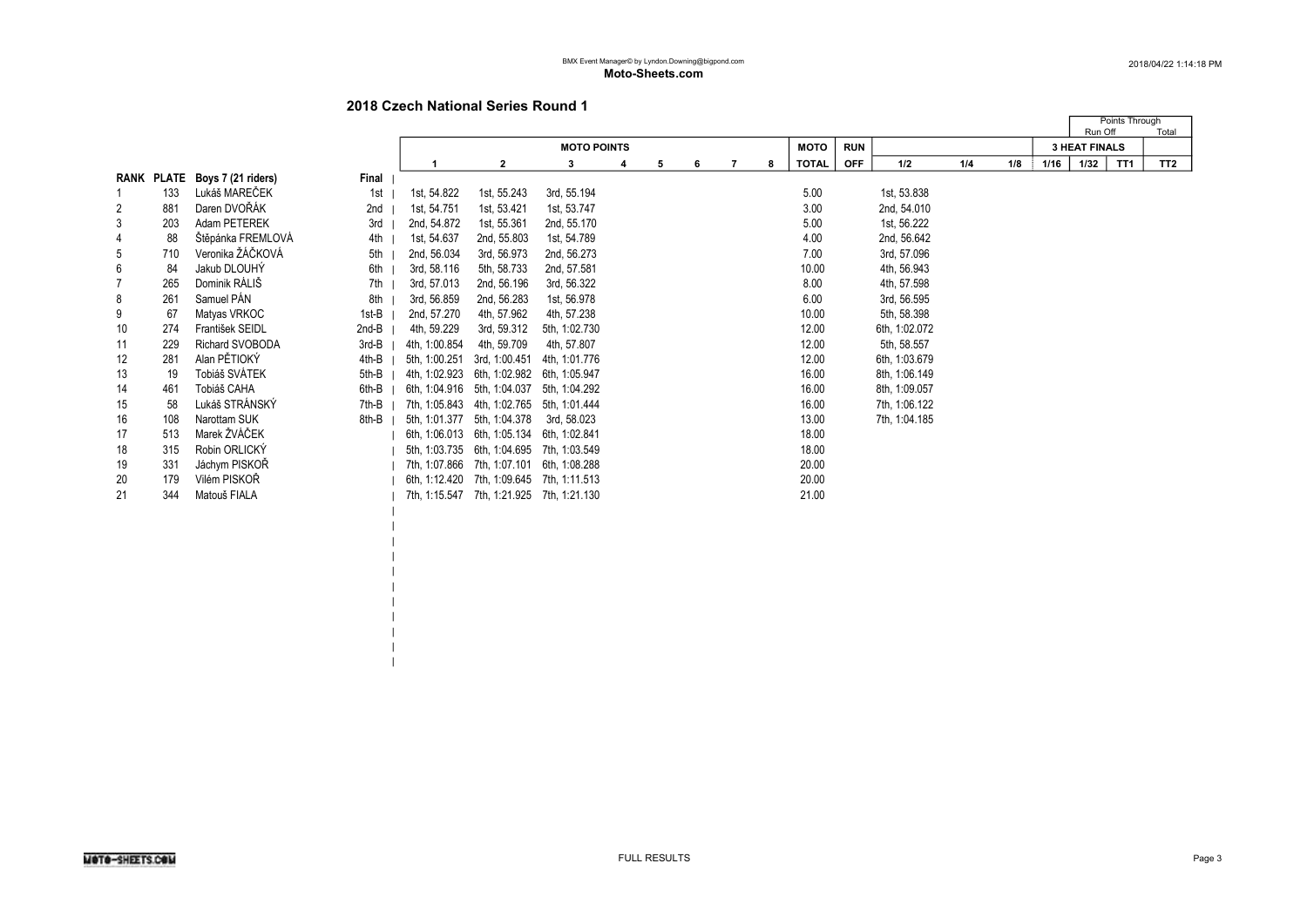| | | | | | | | | | | | | | |

|                |            |                    |        |               |                             |                    |    |   |   |              |            |     |     |     |      | Points Through<br>Run Off | Total           |
|----------------|------------|--------------------|--------|---------------|-----------------------------|--------------------|----|---|---|--------------|------------|-----|-----|-----|------|---------------------------|-----------------|
|                |            |                    |        |               |                             | <b>MOTO POINTS</b> |    |   |   | <b>MOTO</b>  | <b>RUN</b> |     |     |     |      | <b>3 HEAT FINALS</b>      |                 |
|                |            |                    |        |               | $\mathbf{2}$                | 3                  | 5. | 6 | 8 | <b>TOTAL</b> | <b>OFF</b> | 1/2 | 1/4 | 1/8 | 1/16 | 1/32<br>TT <sub>1</sub>   | TT <sub>2</sub> |
|                | RANK PLATE | Boys 8 (16 riders) | Final  |               |                             |                    |    |   |   |              |            |     |     |     |      |                           |                 |
|                | 628        | Jan STRÝČEK        | 1st    | 2nd, 55.031   | 1st, 54.927                 | 1st, 53.887        |    |   |   | 4.00         |            |     |     |     |      |                           |                 |
| 2              | 333        | Matyáš VANČO       | 2nd    | 4th, 55.661   | 3rd, 57.660                 | 2nd, 55.490        |    |   |   | 9.00         |            |     |     |     |      |                           |                 |
| 3              | 316        | Matyáš BUZEK       | 3rd    | 4th, 56.951   | 5th, 56.084                 | 4th, 55.579        |    |   |   | 13.00        |            |     |     |     |      |                           |                 |
| 4              | 126        | Tadeáš MATOUŠEK    | 4th    | 1st, 53.293   | 4th, 55.498                 | 4th, 56.741        |    |   |   | 9.00         |            |     |     |     |      |                           |                 |
| 5              | 82         | Radim BOČEK        | 5th    | 3rd, 54.744   | 2nd, 56.260                 | 5th, 56.939        |    |   |   | 10.00        |            |     |     |     |      |                           |                 |
| 6              | 276        | Dominik DVOŘÁK     | 6th    | 1st, 54.558   | 1st, 54.374                 | 1st, 54.790        |    |   |   | 3.00         |            |     |     |     |      |                           |                 |
| $\overline{7}$ | 514        | Ondřej LUX         | 7th    | 2nd, 53.506   | 2nd, 54.761                 | 2nd, 54.787        |    |   |   | 6.00         |            |     |     |     |      |                           |                 |
| 8              | 163        | Ondřej KŘÍŽOVIČ    | 8th    | 3rd, 55.299   | 3rd, 54.768                 | 3rd, 55.236        |    |   |   | 9.00         |            |     |     |     |      |                           |                 |
| 9              | 135        | Matyáš ŠTĚPÁNEK    | 1st-B  | 6th, 59.028   | 8th, 1:09.879               | 3rd, 56.709        |    |   |   | 17.00        |            |     |     |     |      |                           |                 |
| 10             | 152        | Patrik TOMAN       | 2nd-B  | 7th, 1:01.676 | 5th, 1:13.534               | 5th, 1:00.376      |    |   |   | 17.00        |            |     |     |     |      |                           |                 |
| 11             | 256        | Tobias TRUNDA      | 3rd-B  | 5th, 58.837   | 7th, 1:00.856               | 6th, 59.330        |    |   |   | 18.00        |            |     |     |     |      |                           |                 |
| 12             | 168        | Václav VÍCHA       | 4th-B  | 7th, 1:05.770 | 7th, 1:24.421               | 7th, 1:02.996      |    |   |   | 21.00        |            |     |     |     |      |                           |                 |
| 13             | 542        | Jan LYSEK          | 5th-B  | 8th. 1:13.077 | 6th, 1:13.692 8th, 1:07.689 |                    |    |   |   | 22.00        |            |     |     |     |      |                           |                 |
| 14             | 242        | Kryštof LISZOK     | 6th-B  | 8th, 1:11.942 | 4th, 1:11.770               | 8th, 1:13.269      |    |   |   | 20.00        |            |     |     |     |      |                           |                 |
| 15             | 781        | Tomáš OTEVŘEL      | 7th-B  | 6th, 59.621   | 6th, 59.054                 | 6th, 1:00.652      |    |   |   | 18.00        |            |     |     |     |      |                           |                 |
| 16             | 187        | Richard HONZÁK     | $CR-B$ | 5th, 58.909   | 8th, 1:25.406               | 7th, 1:00.236      |    |   |   | 20.00        |            |     |     |     |      |                           |                 |
|                |            |                    |        |               |                             |                    |    |   |   |              |            |     |     |     |      |                           |                 |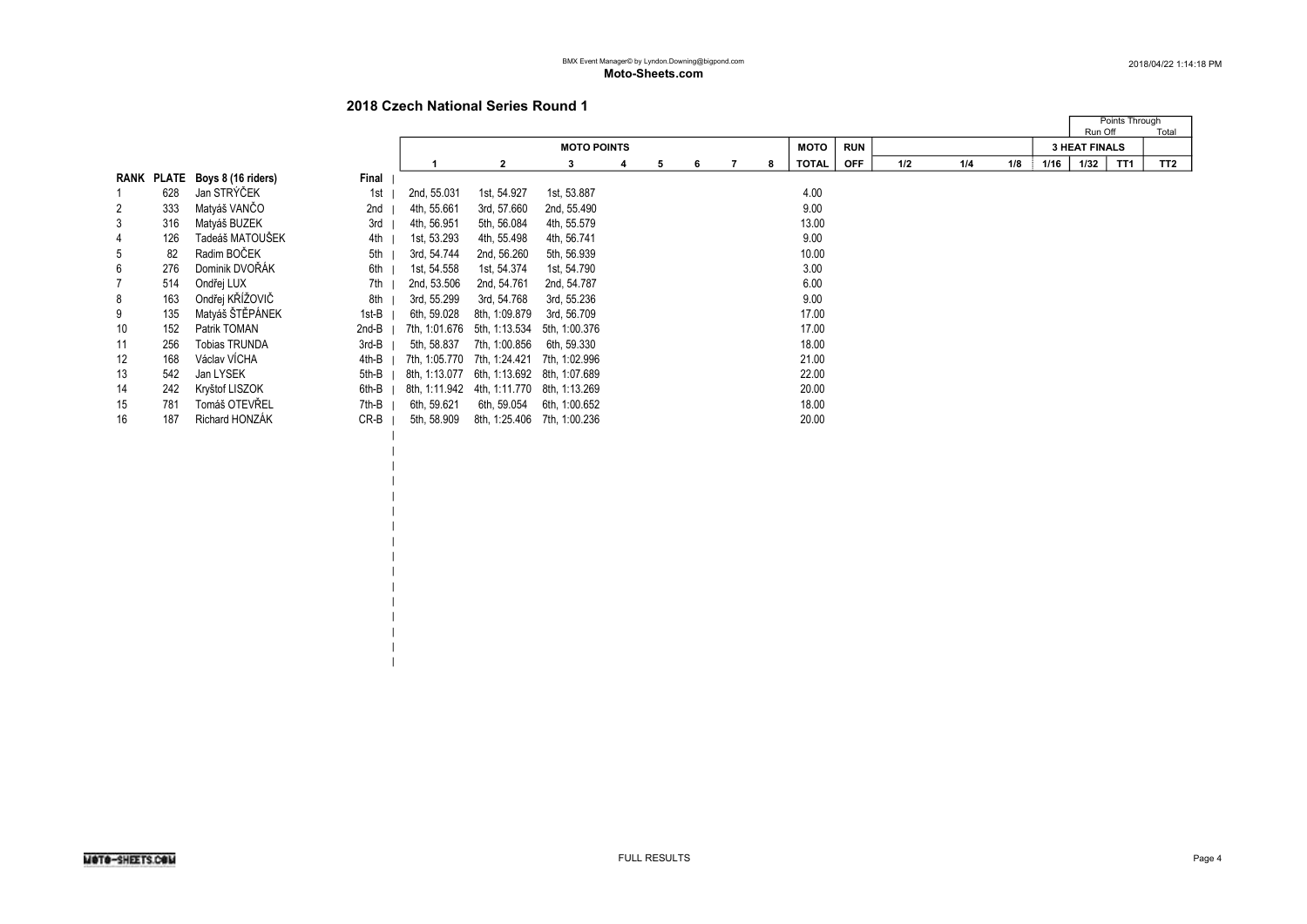| | | | |

|    |     |                               |       |               |               |                    |   |   |   |   |   |              |            |               |     |     |      | Run Off              | Points Through | Total           |
|----|-----|-------------------------------|-------|---------------|---------------|--------------------|---|---|---|---|---|--------------|------------|---------------|-----|-----|------|----------------------|----------------|-----------------|
|    |     |                               |       |               |               | <b>MOTO POINTS</b> |   |   |   |   |   | <b>MOTO</b>  | <b>RUN</b> |               |     |     |      | <b>3 HEAT FINALS</b> |                |                 |
|    |     |                               |       |               | $\mathbf{2}$  | 3                  | 4 | 5 | 6 | 7 | 8 | <b>TOTAL</b> | <b>OFF</b> | 1/2           | 1/4 | 1/8 | 1/16 | 1/32                 | TT1            | TT <sub>2</sub> |
|    |     | RANK PLATE Boys 9 (21 riders) | Final |               |               |                    |   |   |   |   |   |              |            |               |     |     |      |                      |                |                 |
|    | 101 | <b>Tobias BLEIER</b>          | 1st   | 1st, 52.139   | 1st, 52.280   | 1st, 52.981        |   |   |   |   |   | 3.00         |            | 1st, 50.711   |     |     |      |                      |                |                 |
| 2  | 989 | Václav NAJSER                 | 2nd   | 1st, 50.775   | 1st, 50.632   | 4th, 54.233        |   |   |   |   |   | 6.00         |            | 2nd, 50.934   |     |     |      |                      |                |                 |
| 3  | 129 | Vojtěch BEČKA                 | 3rd   | 1st, 51.634   | 2nd, 52.870   | 1st, 53.586        |   |   |   |   |   | 4.00         |            | 2nd, 54.105   |     |     |      |                      |                |                 |
| 4  | 33  | Šimon SVÁTEK                  | 4th   | 2nd, 52.230   | 1st, 52.904   | 1st, 52.104        |   |   |   |   |   | 4.00         |            | 1st, 52.481   |     |     |      |                      |                |                 |
| 5  | 178 | Andrea HÁJKOVÁ                | 5th   | 2nd, 52.893   | 2nd, 53.274   | 2nd, 53.100        |   |   |   |   |   | 6.00         |            | 3rd, 53.776   |     |     |      |                      |                |                 |
| 6  | 170 | Jan VOTOČEK                   | 6th   | 2nd, 53.413   | 4th, 54.476   | 2nd, 54.140        |   |   |   |   |   | 8.00         |            | 3rd, 54.481   |     |     |      |                      |                |                 |
|    | 113 | Tomáš UTINEK                  | 7th   | 5th, 54.410   | 6th, 56.642   | 3rd, 54.009        |   |   |   |   |   | 14.00        |            | 4th, 55.595   |     |     |      |                      |                |                 |
| 8  | 176 | Oliver PÁN                    | 8th   | 3rd, 53.419   | 3rd, 53.759   | 3rd, 54.869        |   |   |   |   |   | 9.00         |            | 4th, 54.842   |     |     |      |                      |                |                 |
| 9  | 230 | Sebastian ŠÁCHA               | 1st-B | 5th, 54.860   | 5th, 55.311   | 5th, 56.608        |   |   |   |   |   | 15.00        |            | 8th, 57.885   |     |     |      |                      |                |                 |
| 10 | 107 | Daniel KŘÍŽ                   | 2nd-B | 5th, 55.549   | 5th, 56.092   | 4th, 55.931        |   |   |   |   |   | 14.00        |            | 6th, 57.434   |     |     |      |                      |                |                 |
| 11 | 147 | Richard JURÁČEK               | 3rd-B | 3rd, 53.232   | 3rd, 53.670   | 2nd, 54.070        |   |   |   |   |   | 8.00         |            | 7th, 58.284   |     |     |      |                      |                |                 |
| 12 | 790 | Štěpán VLK                    | 4th-B | 6th, 55.754   | 4th, 54.982   | 3rd, 54.910        |   |   |   |   |   | 13.00        |            | 8th, 1:07.624 |     |     |      |                      |                |                 |
| 13 | 174 | Martin SPURNÝ                 | 5th-B | 3rd, 54.481   | 5th, 55.656   | 5th, 56.314        |   |   |   |   |   | 13.00        |            | 6th, 56.375   |     |     |      |                      |                |                 |
| 14 | 959 | Vojtěch OPRAVIL               | 6th-B | 4th, 53.607   | 3rd, 53.942   | 4th, 55.174        |   |   |   |   |   | 11.00        |            | 7th, 57.105   |     |     |      |                      |                |                 |
| 15 | 610 | Šimon PEKAŘ                   | 7th-B | 4th, 54.786   | 4th, 54.833   | 5th, 54.447        |   |   |   |   |   | 13.00        |            | 5th, 56.489   |     |     |      |                      |                |                 |
| 16 | 160 | Iveta WANTULOKOVÁ             | CR-B  | 4th, 53.664   | 2nd, 53.507   | 7th, 1:30.293      |   |   |   |   |   | 13.00        |            | 5th, 54.908   |     |     |      |                      |                |                 |
| 17 | 240 | David JARNOT                  |       | 6th, 56.232   | 6th, 57.189   | 6th, 56.364        |   |   |   |   |   | 18.00        |            |               |     |     |      |                      |                |                 |
| 18 | 259 | Adam ADÁMEK                   |       | 7th, 57.725   | 6th, 57.847   | 6th, 59.419        |   |   |   |   |   | 19.00        |            |               |     |     |      |                      |                |                 |
| 19 | 175 | Filip GOLD                    |       | 6th, 55.726   | 7th, 57.662   | 6th, 57.096        |   |   |   |   |   | 19.00        |            |               |     |     |      |                      |                |                 |
| 20 | 322 | Tadeáš JÉGL                   |       | 7th, 1:00.060 | 7th, 59.960   | 7th, 1:00.696      |   |   |   |   |   | 21.00        |            |               |     |     |      |                      |                |                 |
| 21 | 366 | Jaroslav ŠIMUNEK              |       | 7th, 1:00.043 | 7th, 1:03.083 | 7th. 1:02.491      |   |   |   |   |   | 21.00        |            |               |     |     |      |                      |                |                 |
|    |     |                               |       |               |               |                    |   |   |   |   |   |              |            |               |     |     |      |                      |                |                 |
|    |     |                               |       |               |               |                    |   |   |   |   |   |              |            |               |     |     |      |                      |                |                 |
|    |     |                               |       |               |               |                    |   |   |   |   |   |              |            |               |     |     |      |                      |                |                 |
|    |     |                               |       |               |               |                    |   |   |   |   |   |              |            |               |     |     |      |                      |                |                 |
|    |     |                               |       |               |               |                    |   |   |   |   |   |              |            |               |     |     |      |                      |                |                 |
|    |     |                               |       |               |               |                    |   |   |   |   |   |              |            |               |     |     |      |                      |                |                 |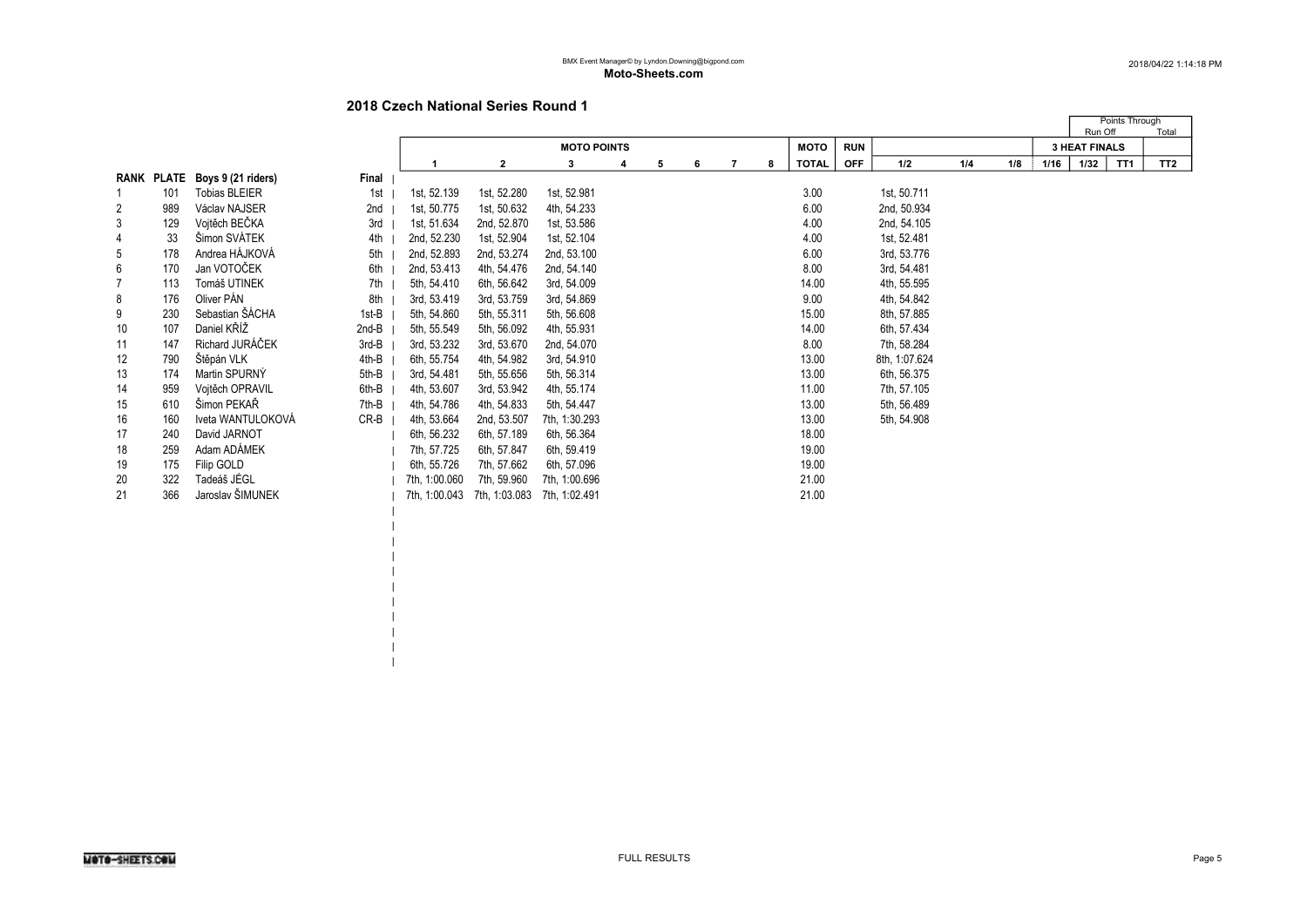|                |     |                                |        |                                           |               |                    |   |   |   |   |    |              |            |             |     |     |      | Run Off              | Points Through  | Total           |
|----------------|-----|--------------------------------|--------|-------------------------------------------|---------------|--------------------|---|---|---|---|----|--------------|------------|-------------|-----|-----|------|----------------------|-----------------|-----------------|
|                |     |                                |        |                                           |               | <b>MOTO POINTS</b> |   |   |   |   |    | <b>MOTO</b>  | <b>RUN</b> |             |     |     |      | <b>3 HEAT FINALS</b> |                 |                 |
|                |     |                                |        |                                           | $\mathbf{2}$  | 3                  | 4 | 5 | 6 | 7 | -8 | <b>TOTAL</b> | <b>OFF</b> | 1/2         | 1/4 | 1/8 | 1/16 | 1/32                 | TT <sub>1</sub> | TT <sub>2</sub> |
|                |     | RANK PLATE Boys 10 (32 riders) | Final  |                                           |               |                    |   |   |   |   |    |              |            |             |     |     |      |                      |                 |                 |
|                | 120 | Filip ŠEVČÍK                   | 1st    | 1st, 50.191                               | 1st, 49.567   | 1st, 50.741        |   |   |   |   |    | 3.00         |            | 1st, 49.215 |     |     |      |                      |                 |                 |
| 2              | 999 | Albert VLČEK                   | 2nd    | 1st, 49.333                               | 1st, 50.151   | 1st, 49.687        |   |   |   |   |    | 3.00         |            | 1st, 49.132 |     |     |      |                      |                 |                 |
| 3              | 42  | Marek ŘÍHA                     | 3rd    | 2nd, 49.581                               | 1st, 50.350   | 1st, 50.185        |   |   |   |   |    | 4.00         |            | 2nd, 50.038 |     |     |      |                      |                 |                 |
| 4              | 272 | Jaromír HONZÁK                 | 4th    | 1st, 49.373                               | 3rd, 51.107   | 1st, 50.616        |   |   |   |   |    | 5.00         |            | 2nd, 49.961 |     |     |      |                      |                 |                 |
| 5              | 220 | Kryštof KADLEC                 | 5th    | 1st, 50.922                               | 1st, 51.508   | 8th, 1:17.584      |   |   |   |   |    | 10.00        |            | 4th, 51.855 |     |     |      |                      |                 |                 |
| 6              | 414 | Daniel KARÁSEK                 | 6th    | 3rd, 53.013                               | 3rd, 53.233   | 3rd, 52.518        |   |   |   |   |    | 9.00         |            | 4th, 53.752 |     |     |      |                      |                 |                 |
| $\overline{7}$ | 10  | Václav SUCHÝ                   | 7th    | 6th, 1:06.619                             | 2nd, 53.197   | 3rd, 51.897        |   |   |   |   |    | 11.00        |            | 3rd, 52.926 |     |     |      |                      |                 |                 |
| 8              | 38  | Šimon FRANTA                   | 8th    | 3rd, 51.007                               | 2nd, 49.644   | 2nd, 50.192        |   |   |   |   |    | 7.00         |            | 3rd, 51.103 |     |     |      |                      |                 |                 |
| 9              | 99  | Jakub ŠKUTINA                  | 1st-B  | 2nd, 53.603                               | 7th, 56.039   | 4th, 53.296        |   |   |   |   |    | 13.00        |            | 8th, 55.077 |     |     |      |                      |                 |                 |
| 10             | 86  | Martin HOLZBACH                | 2nd-B  | 2nd, 51.955                               | 2nd, 52.215   | 2nd, 51.106        |   |   |   |   |    | 6.00         |            | 6th, 54.415 |     |     |      |                      |                 |                 |
| 11             | 300 | Jiří HALASEK                   | 3rd-B  | 5th, 53.655                               | 4th, 53.108   | 4th, 52.997        |   |   |   |   |    | 13.00        |            | 7th, 53.792 |     |     |      |                      |                 |                 |
| 12             | 505 | Lukáš PASTOREK                 | 4th-B  | 4th, 52.937                               | 2nd, 52.787   | 3rd, 51.986        |   |   |   |   |    | 9.00         |            | 7th, 54.694 |     |     |      |                      |                 |                 |
| 13             | 363 | Šarlota STAŇOVÁ                | 5th-B  | 4th, 53.041                               | 3rd, 52.509   | 2nd, 52.136        |   |   |   |   |    | 9.00         |            | 5th, 52.595 |     |     |      |                      |                 |                 |
| 14             | 767 | Jiří SUCHÁNEK                  | 6th-B  | 3rd, 52.208                               | 5th, 55.008   | 2nd, 52.991        |   |   |   |   |    | 10.00        |            | 6th, 53.440 |     |     |      |                      |                 |                 |
| 15             | 913 | Jan KOŽUŠNÍK                   | 7th-B  | 5th, 53.690                               | 4th, 52.690   | 3rd, 53.042        |   |   |   |   |    | 12.00        |            | 5th, 53.944 |     |     |      |                      |                 |                 |
| 16             | 194 | Přemysl GEBEL                  | $CR-B$ | 3rd, 55.475                               | 4th, 56.482   | 5th, 55.329        |   |   |   |   |    | 12.00        |            | 8th, 57.437 |     |     |      |                      |                 |                 |
| 17             | 118 | Jan HERRMAN                    |        | 6th, 55.510                               | 4th, 54.992   | 4th, 54.158        |   |   |   |   |    | 14.00        |            |             |     |     |      |                      |                 |                 |
| 18             | 787 | Jan Dalibor AXMANN             |        | 8th, 1:19.700                             | 3rd, 54.811   | 4th, 53.670        |   |   |   |   |    | 15.00        |            |             |     |     |      |                      |                 |                 |
| 19             | 902 | Matěj PROCHÁZKA                |        | 5th, 54.828                               | 5th, 54.390   | 6th, 56.574        |   |   |   |   |    | 16.00        |            |             |     |     |      |                      |                 |                 |
| 20             | 198 | Michal KLIMA                   |        | 6th, 54.808                               | 6th, 55.469   | 5th, 54.174        |   |   |   |   |    | 17.00        |            |             |     |     |      |                      |                 |                 |
| 21             | 159 | Tadeáš TAKÁCS                  |        | 4th, 53.053                               | 8th, 1:43.407 | 5th, 54.898        |   |   |   |   |    | 17.00        |            |             |     |     |      |                      |                 |                 |
| 22             | 270 | Vít NOVOTNÝ                    |        | 7th, 1:09.322                             | 6th, 54.653   | 5th, 54.164        |   |   |   |   |    | 18.00        |            |             |     |     |      |                      |                 |                 |
| 23             | 122 | Vojtěch ŠICHOR                 |        | 7th, 57.454                               | 5th, 55.768   | 6th, 56.004        |   |   |   |   |    | 18.00        |            |             |     |     |      |                      |                 |                 |
| 24             | 188 | Ondřej KLÍMA                   |        | 5th, 59.156                               | 7th, 57.811   | 6th, 57.010        |   |   |   |   |    | 18.00        |            |             |     |     |      |                      |                 |                 |
| 25             | 110 | Matěj JAROŠ                    |        | 4th, 57.301                               | 6th, 57.300   | 8th, 58.298        |   |   |   |   |    | 18.00        |            |             |     |     |      |                      |                 |                 |
| 26             | 255 | Denis ŽERAVA                   |        | 2nd, 49.538                               | 7th, 1:18.412 | CR:10              |   |   |   |   |    | 19.00        |            |             |     |     |      |                      |                 |                 |
| 27             | 112 | Matěj ŽVÁČEK                   |        | 7th, 56.545                               | 7th, 58.946   | 6th, 57.138        |   |   |   |   |    | 20.00        |            |             |     |     |      |                      |                 |                 |
| 28             | 124 | František ŠVÁB                 |        | 8th, 59.323                               | 5th, 59.572   | 7th, 1:00.448      |   |   |   |   |    | 20.00        |            |             |     |     |      |                      |                 |                 |
| 29             | 94  | Dominik FLAISIG                |        | 6th, 54.974                               | 8th, 56.270   | 7th, 56.479        |   |   |   |   |    | 21.00        |            |             |     |     |      |                      |                 |                 |
| 30             | 996 | Szymon WEIGELT                 |        | 7th, 58.490                               | 8th, 58.599   | 7th, 57.957        |   |   |   |   |    | 22.00        |            |             |     |     |      |                      |                 |                 |
| 31             | 40  | <b>Filip BAJRON</b>            |        | 8th, 1:00.547                             | 6th, 1:01.801 | 8th, 1:02.795      |   |   |   |   |    | 22.00        |            |             |     |     |      |                      |                 |                 |
| 32             | 262 | Šimon GURÁŠ                    |        | 8th, 1:11.118 8th, 1:02.613 7th, 1:07.951 |               |                    |   |   |   |   |    | 23.00        |            |             |     |     |      |                      |                 |                 |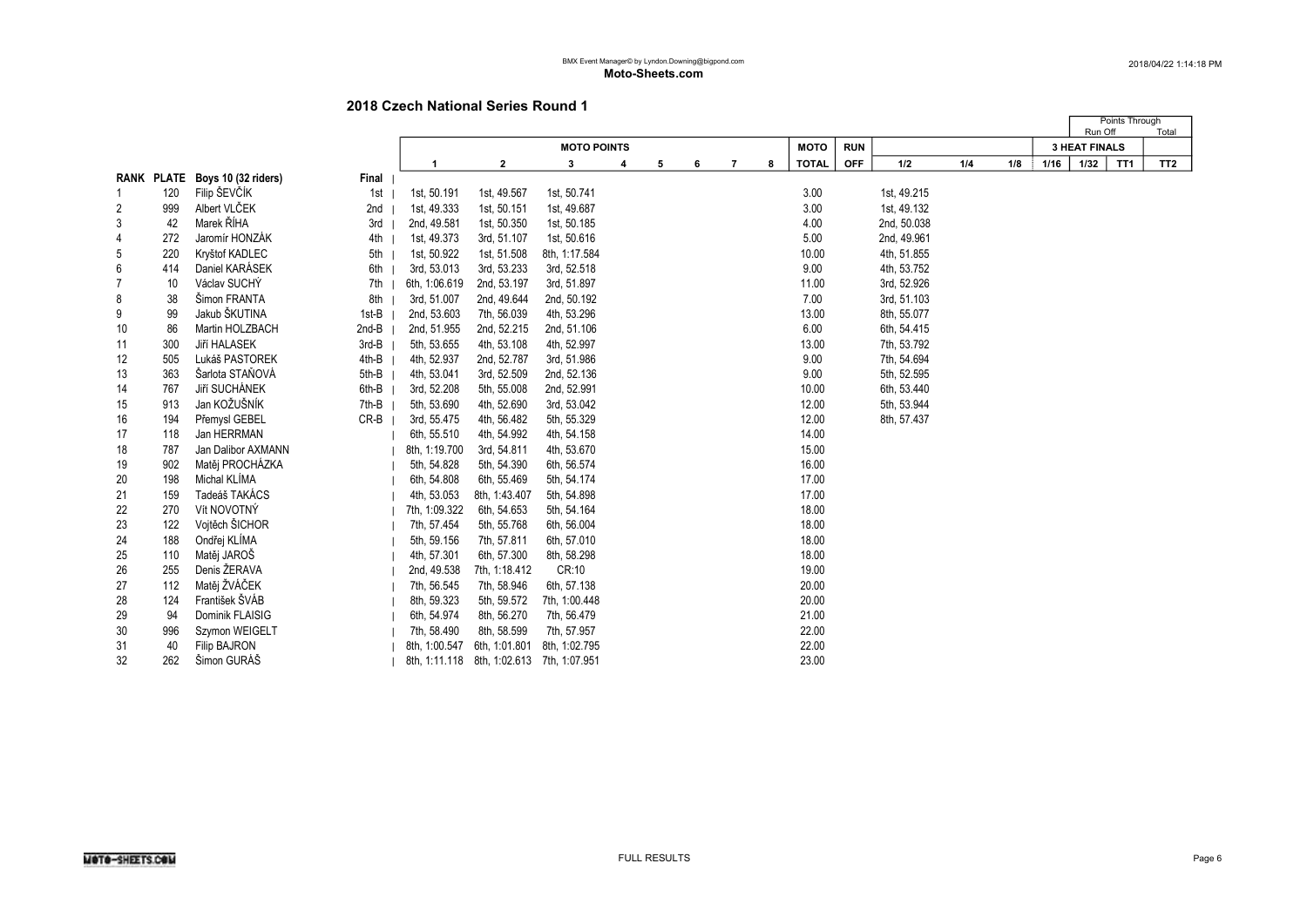|    |     |                                   |       |               |              |                    |   |   |   |   |   |              |            |             |                         |     |      | Run Off              | Points Through  | Total           |
|----|-----|-----------------------------------|-------|---------------|--------------|--------------------|---|---|---|---|---|--------------|------------|-------------|-------------------------|-----|------|----------------------|-----------------|-----------------|
|    |     |                                   |       |               |              | <b>MOTO POINTS</b> |   |   |   |   |   | <b>MOTO</b>  | <b>RUN</b> |             |                         |     |      | <b>3 HEAT FINALS</b> |                 |                 |
|    |     |                                   |       | -1            | $\mathbf{2}$ | 3                  | 4 | 5 | 6 | 7 | 8 | <b>TOTAL</b> | <b>OFF</b> | 1/2         | 1/4                     | 1/8 | 1/16 | 1/32                 | TT <sub>1</sub> | TT <sub>2</sub> |
|    |     | RANK PLATE Boys 11/12 (52 riders) | Final |               |              |                    |   |   |   |   |   |              |            |             |                         |     |      |                      |                 |                 |
|    | 22  | Jakub CIDLINSKÝ                   | 1st   | 1st, 45.851   | 1st, 43.992  | 1st, 44.456        |   |   |   |   |   | 3.00         |            |             | 2nd, 43.714 1st, 44.094 |     |      |                      |                 |                 |
| 2  | 11  | Viktor CHUDOBA                    | 2nd   | 2nd, 45.072   | 1st, 46.108  | 1st, 45.736        |   |   |   |   |   | 4.00         |            | 1st, 45.032 | 1st, 45.494             |     |      |                      |                 |                 |
| 3  | 554 | Lukáš KADLEC                      | 3rd   | 1st, 43.872   | 2nd, 45.390  | 1st, 45.582        |   |   |   |   |   | 4.00         |            | 2nd, 45.844 | 1st, 44.394             |     |      |                      |                 |                 |
| 4  | 125 | Jakub KLEMENT                     | 4th   | 2nd, 46.333   | 2nd, 46.147  | 1st, 46.667        |   |   |   |   |   | 5.00         |            | 4th, 46.814 | 2nd, 47.273             |     |      |                      |                 |                 |
| 5  | 50  | Michal HRAZDÍRA                   | 5th   | 1st, 43.751   | 1st, 44.520  | 1st, 48.078        |   |   |   |   |   | 3.00         |            | 1st, 43.284 | 1st, 46.088             |     |      |                      |                 |                 |
| 6  | 98  | Jachym VANEK                      | 6th   | 3rd, 48.460   | 1st, 47.609  | 2nd, 46.182        |   |   |   |   |   | 6.00         |            | 4th, 47.756 | 2nd, 47.457             |     |      |                      |                 |                 |
|    | 209 | Adam QUARDA                       | 7th   | 1st, 47.801   | 1st, 45.790  | 2nd, 47.165        |   |   |   |   |   | 4.00         |            | 3rd, 46.719 | 3rd, 48.369             |     |      |                      |                 |                 |
| 8  | 297 | Jakub TOPINKA                     | 8th   | 2nd, 48.386   | 2nd, 48.034  | 2nd, 47.999        |   |   |   |   |   | 6.00         |            | 3rd, 46.538 | 2nd, 47.064             |     |      |                      |                 |                 |
| 9  | 65  | <b>Martin HUF</b>                 | 1st-B | 1st, 44.520   | 2nd, 47.495  | 1st, 45.555        |   |   |   |   |   | 4.00         |            |             | 6th, 47.742 2nd, 47.081 |     |      |                      |                 |                 |
| 10 | 233 | Vít STLOUKAL                      | 2nd-B | 1st, 47.536   | 1st, 48.810  | 1st, 48.318        |   |   |   |   |   | 3.00         |            | 5th, 47.831 | 3rd, 47.090             |     |      |                      |                 |                 |
| 11 | 210 | Sabina KOŠÁRKOVÁ                  | 3rd-B | 3rd, 48.702   | 2nd, 48.623  | 2nd, 48.519        |   |   |   |   |   | 7.00         |            | 5th, 47.350 | 3rd, 48.187             |     |      |                      |                 |                 |
| 12 | 411 | Vít GRUNTORÁD                     | 4th-B | 1st, 49.447   | 1st, 48.650  | 3rd, 50.504        |   |   |   |   |   | 5.00         |            | 6th, 49.213 | 3rd, 48.739             |     |      |                      |                 |                 |
| 13 | 127 | Lukáš LÁTKA                       | 5th-B | 4th, 48.792   | 2nd, 50.402  | 4th, 50.580        |   |   |   |   |   | 10.00        |            | 7th, 50.234 | 4th, 48.835             |     |      |                      |                 |                 |
| 14 | 257 | David ADÁMEK                      | 6th-B | 6th, 1:07.226 | 3rd, 49.289  | 3rd, 50.785        |   |   |   |   |   | 12.00        |            | 7th, 50.001 | 4th, 49.150             |     |      |                      |                 |                 |
| 15 | 34  | Petr HEŘMAN                       | 7th-B | 2nd, 50.381   | 3rd, 49.564  | 3rd, 49.522        |   |   |   |   |   | 8.00         |            | 8th, 50.787 | 4th, 49.055             |     |      |                      |                 |                 |
| 16 | 413 | Marek NOVÁČEK                     | 8th-B | 5th, 50.691   | 3rd, 50.934  | 5th, 51.411        |   |   |   |   |   | 13.00        |            | 8th, 52.392 | 4th, 49.615             |     |      |                      |                 |                 |
| 17 | 23  | Matyáš PINKAS                     |       | 2nd, 49.765   | 3rd, 50.918  | 4th, 52.543        |   |   |   |   |   | 9.00         |            |             | 5th, 51.303             |     |      |                      |                 |                 |
| 18 | 95  | Adam VARVAŽOVSKÝ                  |       | 4th, 51.355   | 4th, 51.350  | 5th, 50.737        |   |   |   |   |   | 13.00        |            |             | 5th, 50.232             |     |      |                      |                 |                 |
| 19 | 707 | Eliška PROCHÁZKOVÁ                |       | 7th, 1:09.277 | 5th, 50.740  | 2nd, 49.229        |   |   |   |   |   | 14.00        |            |             | 5th, 49.429             |     |      |                      |                 |                 |
| 20 | 70  | Marek BUDŇÁK                      |       | 5th, 51.904   | 3rd, 49.777  | 6th, 51.837        |   |   |   |   |   | 14.00        |            |             | 5th, 49.858             |     |      |                      |                 |                 |
| 21 | 251 | Antonio ŽUFFA                     |       | 4th, 51.710   | 4th, 51.030  | 3rd, 51.087        |   |   |   |   |   | 11.00        |            |             | 6th, 51.638             |     |      |                      |                 |                 |
| 22 | 231 | Štěpán BACHORÍK                   |       | 3rd, 50.314   | 4th, 51.981  | 4th, 51.633        |   |   |   |   |   | 11.00        |            |             | 6th, 52.113             |     |      |                      |                 |                 |
| 23 | 445 | Alan SVOBODA                      |       | 4th, 50.881   | 6th, 52.179  | 2nd, 49.529        |   |   |   |   |   | 12.00        |            |             | 6th, 53.144             |     |      |                      |                 |                 |
| 24 | 918 | Jan KRACÍK                        |       | 5th, 50.132   | 5th, 51.082  | 3rd, 51.075        |   |   |   |   |   | 13.00        |            |             | 6th, 51.393             |     |      |                      |                 |                 |
| 25 | 91  | Antonín HADRAVA                   |       | 4th, 49.753   | 3rd, 49.825  | 2nd, 52.054        |   |   |   |   |   | 9.00         |            |             | 7th, 51.912             |     |      |                      |                 |                 |
| 26 | 131 | Matyáš KUKLA                      |       | 3rd, 50.893   | 6th, 51.455  | 3rd, 52.347        |   |   |   |   |   | 12.00        |            |             | 7th, 52.164             |     |      |                      |                 |                 |
| 27 | 12  | Erik NOVOTNÝ                      |       | 5th, 51.705   | 4th, 50.377  | 4th, 51.885        |   |   |   |   |   | 13.00        |            |             | 7th, 52.688             |     |      |                      |                 |                 |
| 28 | 14  | Jan HOLZBACH                      |       | 2nd, 53.385   | 5th, 53.060  | 6th, 55.461        |   |   |   |   |   | 13.00        |            |             | 7th, 53.770             |     |      |                      |                 |                 |
| 29 | 128 | Daniel Jiljí ŽALMAN               |       | 6th, 50.880   | 2nd, 50.338  | 4th, 53.083        |   |   |   |   |   | 12.00        |            |             | 8th, 54.017             |     |      |                      |                 |                 |
| 30 | 32  | Vít MÁDR                          |       | 6th, 53.134   | 4th, 50.970  | 4th, 52.014        |   |   |   |   |   | 14.00        |            |             | 8th, 52.663             |     |      |                      |                 |                 |
| 31 | 154 | Kocper SWIGTEK                    |       | 3rd, 55.092   | 5th, 54.724  | 6th, 55.099        |   |   |   |   |   | 14.00        |            |             | 8th, 54.947             |     |      |                      |                 |                 |
|    |     | (cont.)                           |       |               |              |                    |   |   |   |   |   |              |            |             |                         |     |      |                      |                 |                 |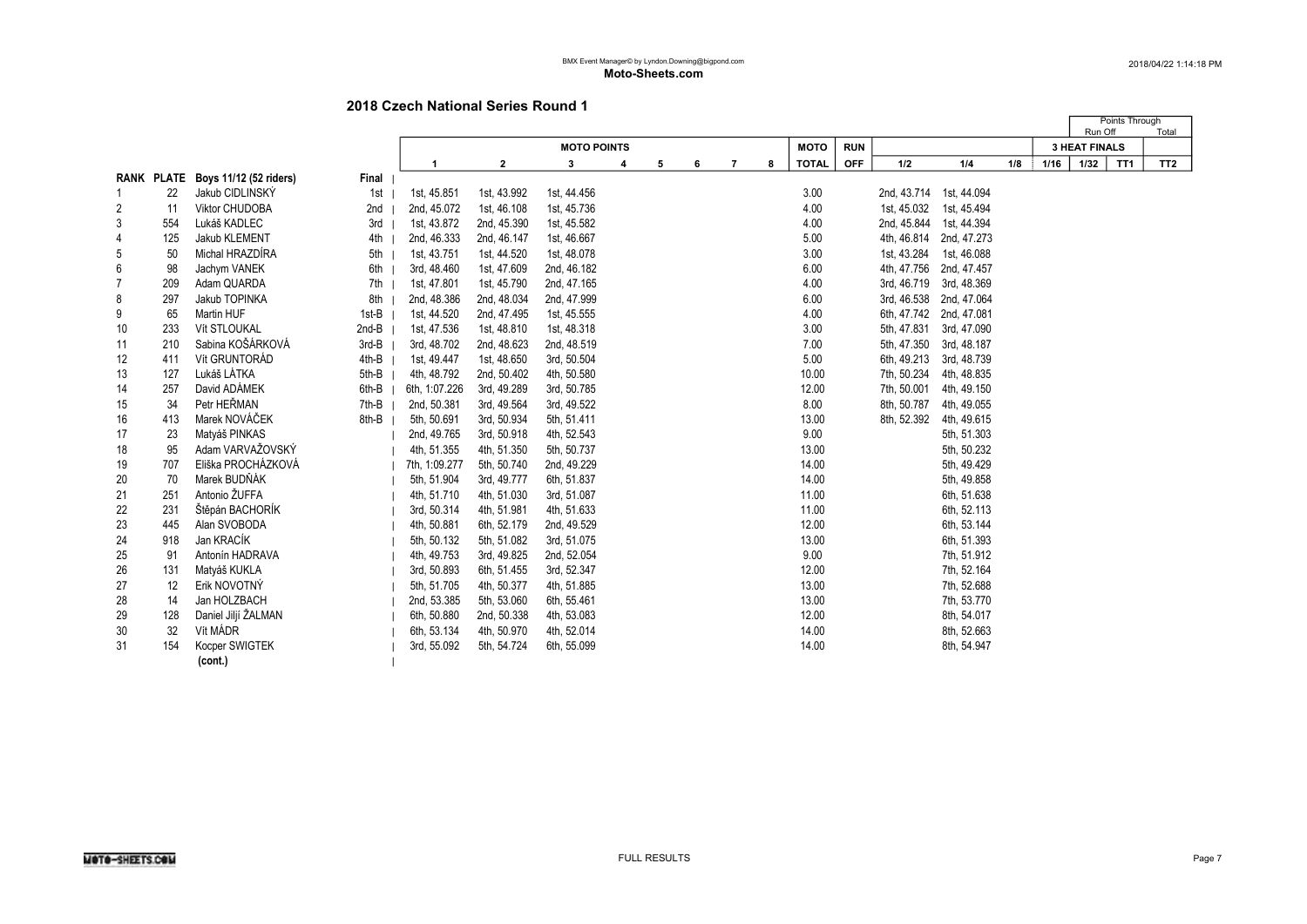|  $\perp$  $\blacksquare$ |

|                          |     |                          |               |               |                    |   |   |   |   |   |              |            |     |            |     |      | Run Off              | Points Through | Total           |
|--------------------------|-----|--------------------------|---------------|---------------|--------------------|---|---|---|---|---|--------------|------------|-----|------------|-----|------|----------------------|----------------|-----------------|
|                          |     |                          |               |               | <b>MOTO POINTS</b> |   |   |   |   |   | МОТО         | <b>RUN</b> |     |            |     |      | <b>3 HEAT FINALS</b> |                |                 |
|                          |     |                          |               | $\mathbf{2}$  | 3                  | 4 | 5 | 6 | 7 | 8 | <b>TOTAL</b> | <b>OFF</b> | 1/2 | 1/4        | 1/8 | 1/16 | 1/32                 | TT1            | TT <sub>2</sub> |
|                          |     | Boys 11/12 (cont.)       |               |               |                    |   |   |   |   |   |              |            |     |            |     |      |                      |                |                 |
| $\overline{\phantom{a}}$ | 151 | Tomáš VRTÍLEK            | 2nd, 49.433   | 3rd, 49.062   | 3rd, 49.374        |   |   |   |   |   | 8#           |            |     | <b>DNS</b> |     |      |                      |                |                 |
| 33                       | 165 | David MATĚJÍK            | 7th, 51.316   | 4th, 50.094   | 4th, 50.004        |   |   |   |   |   | 15.00        |            |     |            |     |      |                      |                |                 |
| 34                       | 208 | Tomáš BUDZEL             | 5th, 52.291   | 5th, 53.308   | 5th, 53.329        |   |   |   |   |   | 15.00        |            |     |            |     |      |                      |                |                 |
| 35                       | 97  | Jáchym ČERNÝ             | 5th, 54.002   | 4th, 53.279   | 6th, 54.627        |   |   |   |   |   | 15.00        |            |     |            |     |      |                      |                |                 |
| 36                       | 28  | Gracjan ZBOROWSKI        | 3rd, 51.201   | 6th, 54.258   | 7th, 54.777        |   |   |   |   |   | 16.00        |            |     |            |     |      |                      |                |                 |
| 37                       | 669 | Adam MAROŠI              | 6th, 51.289   | 5th, 51.607   | 6th, 52.471        |   |   |   |   |   | 17.00        |            |     |            |     |      |                      |                |                 |
| 38                       | 656 | Jiří KNAP                | 7th, 53.586   | 6th, 55.184   | 5th, 51.924        |   |   |   |   |   | 18.00        |            |     |            |     |      |                      |                |                 |
| 39                       | 35  | Ondřej POPELA            | 7th, 55.630   | 6th, 55.016   | 5th, 54.446        |   |   |   |   |   | 18.00        |            |     |            |     |      |                      |                |                 |
| 40                       | 558 | Alžběta WESTOVÁ          | 4th, 51.536   | 8th, 54.294   | 6th, 53.506        |   |   |   |   |   | 18.00        |            |     |            |     |      |                      |                |                 |
| 41                       | 688 | Michal POKORNY           | 4th, 56.420   | 7th, 54.661   | 7th, 55.233        |   |   |   |   |   | 18.00        |            |     |            |     |      |                      |                |                 |
| 42                       | 477 | David BALÁK              | 7th, 51.478   | 7th, 52.356   | 5th, 52.298        |   |   |   |   |   | 19.00        |            |     |            |     |      |                      |                |                 |
| 43                       | 195 | Kristýna HAVLÍČKOVÁ      | 6th, 52.987   | 7th, 58.883   | 6th, 52.570        |   |   |   |   |   | 19.00        |            |     |            |     |      |                      |                |                 |
| 44                       | 43  | Antoni BREAK-KEMPCZYNSKI | 5th, 58.971   | 6th, 58.273   | 8th, 56.038        |   |   |   |   |   | 19.00        |            |     |            |     |      |                      |                |                 |
| 45                       | 770 | Dominik NAVRÁTIL         | 8th, 55.928   | 7th, 55.271   | 5th, 54.573        |   |   |   |   |   | 20.00        |            |     |            |     |      |                      |                |                 |
| 46                       | 114 | Kristýna UTINKOVÁ        | 8th, 1:55.395 | 5th, 51.504   | 7th, 52.254        |   |   |   |   |   | 20.00        |            |     |            |     |      |                      |                |                 |
| 47                       | 899 | <b>Vít CHRISTMANN</b>    | 6th, 53.738   | 7th, 54.348   | 7th, 53.734        |   |   |   |   |   | 20.00        |            |     |            |     |      |                      |                |                 |
| 48                       | 995 | Piotr STAVICKI           | 6th, 55.008   | 7th, 54.566   | 7th, 1:24.908      |   |   |   |   |   | 20.00        |            |     |            |     |      |                      |                |                 |
| 49                       | 204 | Robin PETEREK            | 3rd, 51.147   | 7th, 1:30.464 | CR:10              |   |   |   |   |   | 20.00        |            |     |            |     |      |                      |                |                 |
| 50                       | 737 | Tereza VANČOVÁ           | 7th, 57.209   | 8th, 55.521   | 7th, 55.740        |   |   |   |   |   | 22.00        |            |     |            |     |      |                      |                |                 |
| 51                       | 45  | <b>Michal MAREL</b>      | 7th, 1:03.764 | 8th, 1:09.041 | 7th, 1:05.329      |   |   |   |   |   | 22.00        |            |     |            |     |      |                      |                |                 |
| 52                       | 247 | Matěj PSOTA              | 8th, 55.824   | 6th, 53.953   | 8th, 59.260        |   |   |   |   |   | 22.00        |            |     |            |     |      |                      |                |                 |
|                          |     |                          |               |               |                    |   |   |   |   |   |              |            |     |            |     |      |                      |                |                 |
|                          |     |                          |               |               |                    |   |   |   |   |   |              |            |     |            |     |      |                      |                |                 |
|                          |     |                          |               |               |                    |   |   |   |   |   |              |            |     |            |     |      |                      |                |                 |
|                          |     |                          |               |               |                    |   |   |   |   |   |              |            |     |            |     |      |                      |                |                 |
|                          |     |                          |               |               |                    |   |   |   |   |   |              |            |     |            |     |      |                      |                |                 |
|                          |     |                          |               |               |                    |   |   |   |   |   |              |            |     |            |     |      |                      |                |                 |
|                          |     |                          |               |               |                    |   |   |   |   |   |              |            |     |            |     |      |                      |                |                 |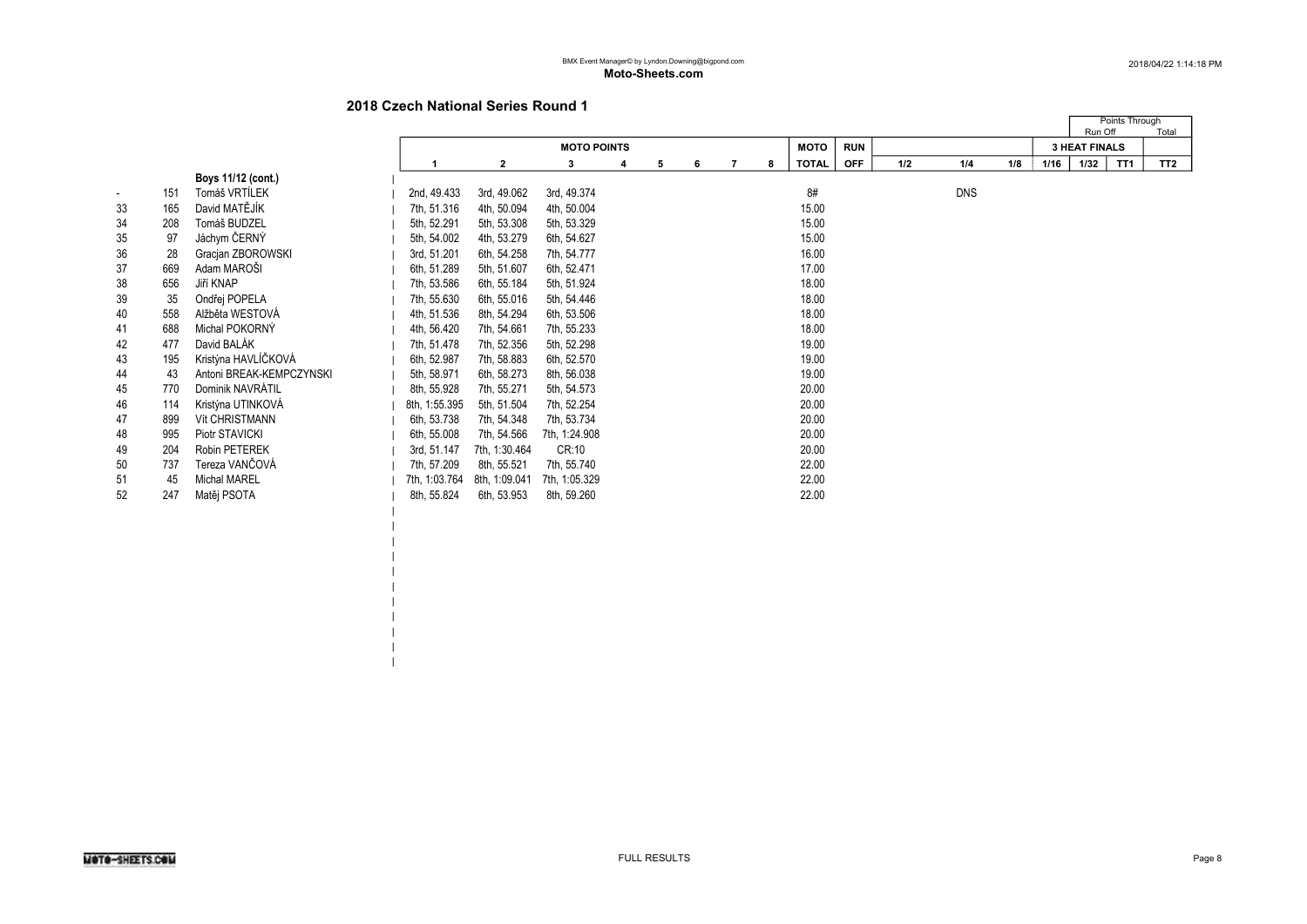|

|                |     |                                   |         |               |               |                    |   |   |   |                |   |              |            |             |     |     |      | Run Off              | Points Through  | Total           |
|----------------|-----|-----------------------------------|---------|---------------|---------------|--------------------|---|---|---|----------------|---|--------------|------------|-------------|-----|-----|------|----------------------|-----------------|-----------------|
|                |     |                                   |         |               |               | <b>MOTO POINTS</b> |   |   |   |                |   | <b>MOTO</b>  | <b>RUN</b> |             |     |     |      | <b>3 HEAT FINALS</b> |                 |                 |
|                |     |                                   |         | -1            | $\mathbf{2}$  | 3                  | 4 | 5 | 6 | $\overline{7}$ | 8 | <b>TOTAL</b> | <b>OFF</b> | 1/2         | 1/4 | 1/8 | 1/16 | 1/32                 | TT <sub>1</sub> | TT <sub>2</sub> |
|                |     | RANK PLATE Boys 13/14 (30 riders) | Final   |               |               |                    |   |   |   |                |   |              |            |             |     |     |      |                      |                 |                 |
|                | 102 | Jakub HÁJEK                       | 1st     | 1st, 42.012   | 1st, 41.570   | 2nd, 41.690        |   |   |   |                |   | 4.00         |            | 4th, 43.014 |     |     |      |                      |                 |                 |
| 2              | 117 | Jonáš MIKSA                       | 2nd     | 1st, 44.090   | 1st, 40.699   | 1st, 40.945        |   |   |   |                |   | 3.00         |            | 1st, 40.684 |     |     |      |                      |                 |                 |
| 3              | 196 | Marek NEUŽIL                      | 3rd     | 2nd, 41.704   | 2nd, 41.840   | 1st, 41.996        |   |   |   |                |   | 5.00         |            | 2nd, 41.134 |     |     |      |                      |                 |                 |
| 4              | 90  | Lukáš VESECKÝ                     | 4th     | 1st, 41.702   | 1st, 44.493   | 1st, 43.163        |   |   |   |                |   | 3.00         |            | 1st, 42.480 |     |     |      |                      |                 |                 |
| 5              | 313 | Marek JURÁK                       | 5th     | 2nd, 43.460   | 1st, 42.508   | 1st, 42.597        |   |   |   |                |   | 4.00         |            | 2nd, 43.012 |     |     |      |                      |                 |                 |
| 6              | 273 | Jan SEIDL                         | 6th     | 4th, 43.777   | 3rd, 43.704   | 4th, 43.767        |   |   |   |                |   | 11.00        |            | 3rd, 41.959 |     |     |      |                      |                 |                 |
| $\overline{7}$ | 545 | Antonín VYROUBAL                  | 7th     | 3rd, 44.675   | 4th, 45.469   | 5th, 45.383        |   |   |   |                |   | 12.00        |            | 4th, 45.050 |     |     |      |                      |                 |                 |
| 8              | 254 | Martin KRAMÁŘ                     | 8th     | 1st, 42.925   | 2nd, 43.696   | 3rd, 43.274        |   |   |   |                |   | 6.00         |            | 3rd, 44.447 |     |     |      |                      |                 |                 |
| 9              | 45  | Matěj ŠOUPAL                      | 1st-B   | 2nd, 43.106   | 2nd, 43.299   | 2nd, 42.872        |   |   |   |                |   | 6.00         |            | 5th, 45.640 |     |     |      |                      |                 |                 |
| 10             | 289 | Martin MALKUS                     | $2nd-B$ | 3rd, 42.827   | 3rd, 43.997   | 2nd, 43.151        |   |   |   |                |   | 8.00         |            | 5th, 44.349 |     |     |      |                      |                 |                 |
| 11             | 123 | Matěj BÁRTA                       | 3rd-B   | 5th, 45.366   | 2nd, 45.632   | 3rd, 46.143        |   |   |   |                |   | 10.00        |            | 6th, 45.867 |     |     |      |                      |                 |                 |
| 12             | 17  | Vilém SOKOL                       | 4th-B   | 5th, 46.360   | 3rd, 44.833   | 2nd, 46.337        |   |   |   |                |   | 10.00        |            | 7th, 46.775 |     |     |      |                      |                 |                 |
| 13             | 305 | Milan RADA                        | 5th-B   | 2nd, 47.340   | 4th, 45.725   | 6th, 48.787        |   |   |   |                |   | 12.00        |            | 6th, 45.774 |     |     |      |                      |                 |                 |
| 14             | 868 | Martin VAŘEKA                     | 6th-B   | 3rd, 46.007   | 5th, 47.418   | 3rd, 47.114        |   |   |   |                |   | 11.00        |            | 7th, 48.112 |     |     |      |                      |                 |                 |
| 15             | 271 | Pavel VYROUBAL                    | 7th-B   | 4th, 47.414   | 4th, 47.459   | 4th, 47.908        |   |   |   |                |   | 12.00        |            | 8th, 47.581 |     |     |      |                      |                 |                 |
| 16             | 20  | Martin ŘÍHA                       | 8th-B   | 3rd, 48.058   | 4th, 46.722   | 5th, 48.570        |   |   |   |                |   | 12.00        |            | 8th, 48.917 |     |     |      |                      |                 |                 |
| 17             | 30  | Jakub VESECKÝ                     |         | 5th, 49.724   | 5th, 46.760   | 3rd, 45.336        |   |   |   |                |   | 13.00        |            |             |     |     |      |                      |                 |                 |
| 18             | 228 | Michaela WANTULOKOVÁ              |         | 6th, 48.011   | 3rd, 46.031   | 4th, 47.655        |   |   |   |                |   | 13.00        |            |             |     |     |      |                      |                 |                 |
| 19             | 148 | Jiří ZVOLSKÝ                      |         | 4th, 45.405   | 5th, 45.736   | 4th, 45.493        |   |   |   |                |   | 13.00        |            |             |     |     |      |                      |                 |                 |
| 20             | 910 | Matěj BUKVA                       |         | 4th, 49.744   | 5th, 48.426   | 6th, 50.195        |   |   |   |                |   | 15.00        |            |             |     |     |      |                      |                 |                 |
| 21             | 564 | Matěj KOZUBÍK                     |         | 7th, 48.421   | 6th, 49.048   | 5th, 47.433        |   |   |   |                |   | 18.00        |            |             |     |     |      |                      |                 |                 |
| 22             | 260 | Ota HAVRÁNEK                      |         | 6th, 1:12.531 | 7th, 50.534   | 5th, 50.608        |   |   |   |                |   | 18.00        |            |             |     |     |      |                      |                 |                 |
| 23             | 291 | Adam RAUFER                       |         | 6th, 49.160   | 6th, 48.562   | 6th, 48.062        |   |   |   |                |   | 18.00        |            |             |     |     |      |                      |                 |                 |
| 24             | 3   | Jakub HLIWA                       |         | 7th, 53.587   | 6th, 53.031   | 6th, 52.776        |   |   |   |                |   | 19.00        |            |             |     |     |      |                      |                 |                 |
| 25             | 321 | Jan ŠIMEK                         |         | 6th, 51.471   | 6th, 51.150   | 7th, 52.747        |   |   |   |                |   | 19.00        |            |             |     |     |      |                      |                 |                 |
| 26             | 287 | Štěpán GOTTWALD                   |         | 5th. 50.832   | 7th, 1:07.555 | 7th, 50.943        |   |   |   |                |   | 19.00        |            |             |     |     |      |                      |                 |                 |
| 27             | 73  | Vojtěch BENEŠ                     |         | 7th, 52.585   | 8th, 53.465   | 8th, 53.063        |   |   |   |                |   | 23.00        |            |             |     |     |      |                      |                 |                 |
| 28             | 000 | Norbert JAROSZ                    |         | CR:10         | 7th, 58.123   | 7th, 58.172        |   |   |   |                |   | 24.00        |            |             |     |     |      |                      |                 |                 |
|                | 149 | David KOŘÍNEK                     |         | DNF:7         | CR:10         | <b>DNS</b>         |   |   |   |                |   | ##           |            |             |     |     |      |                      |                 |                 |
|                | 998 | Karel HÁNA                        |         | CR:10         | <b>DNS</b>    | <b>DNS</b>         |   |   |   |                |   | ##           |            |             |     |     |      |                      |                 |                 |
|                |     |                                   |         |               |               |                    |   |   |   |                |   |              |            |             |     |     |      |                      |                 |                 |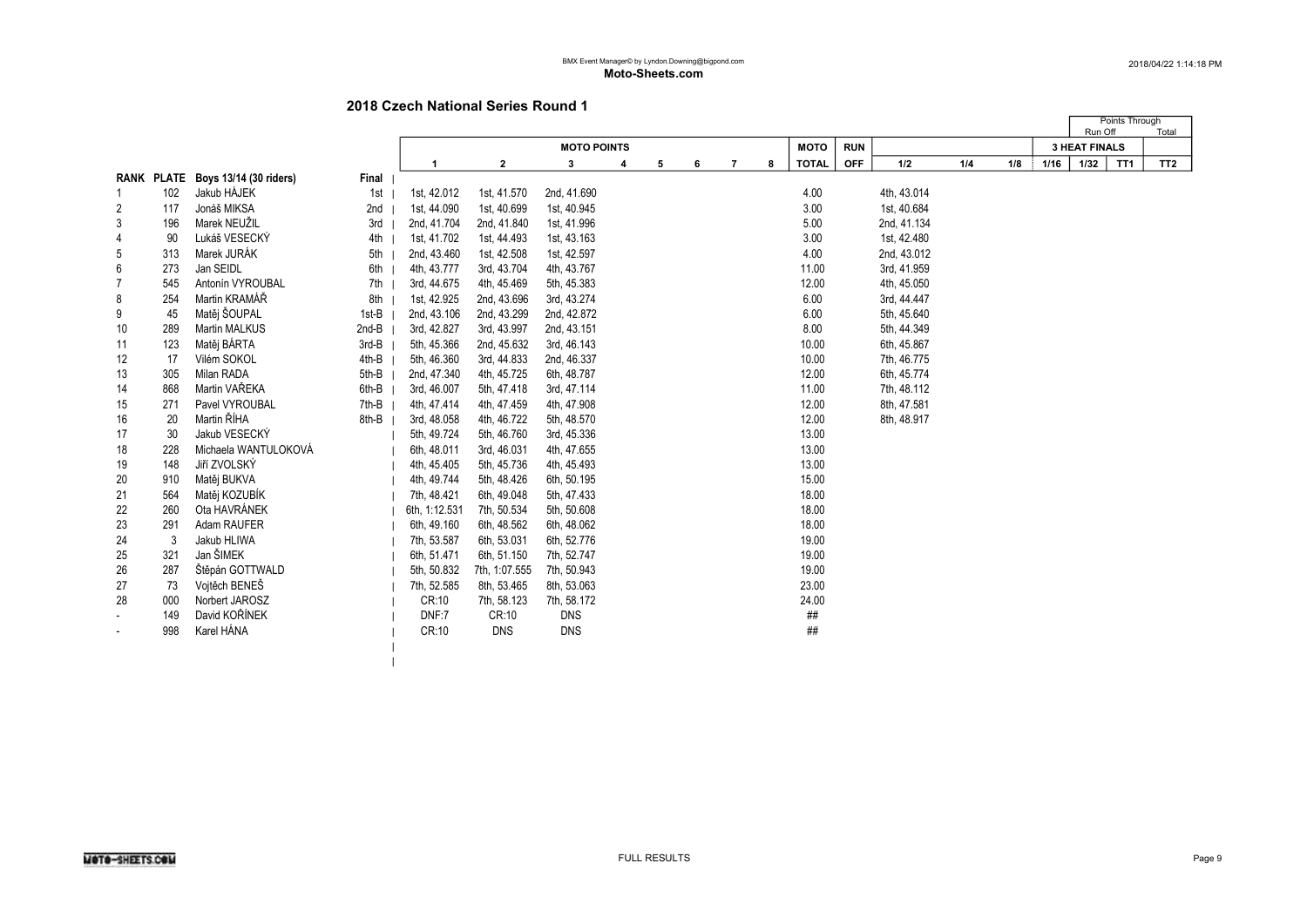$\vert$ 

|                |            |                        |         |             |               |                    |   |   |   |                |   |              |            |               |     |     |      | Run Off              | Points Through  | Total           |
|----------------|------------|------------------------|---------|-------------|---------------|--------------------|---|---|---|----------------|---|--------------|------------|---------------|-----|-----|------|----------------------|-----------------|-----------------|
|                |            |                        |         |             |               | <b>MOTO POINTS</b> |   |   |   |                |   | <b>MOTO</b>  | <b>RUN</b> |               |     |     |      | <b>3 HEAT FINALS</b> |                 |                 |
|                |            |                        |         |             | $\mathbf{2}$  | 3                  | 4 | 5 | 6 | $\overline{7}$ | 8 | <b>TOTAL</b> | <b>OFF</b> | 1/2           | 1/4 | 1/8 | 1/16 | 1/32                 | TT <sub>1</sub> | TT <sub>2</sub> |
|                | RANK PLATE | Boys 15/16 (21 riders) | Final   |             |               |                    |   |   |   |                |   |              |            |               |     |     |      |                      |                 |                 |
| 1              | 93         | Matěj FABISZ           | 1st     | 1st, 39.345 | 1st, 39.250   | 1st, 40.384        |   |   |   |                |   | 3.00         |            | 1st, 38.306   |     |     |      |                      |                 |                 |
| 2              | 201        | Matěj HURNÍK           | 2nd     | 3rd, 40.876 | 2nd, 40.010   | 1st, 39.497        |   |   |   |                |   | 6.00         |            | 2nd, 39.967   |     |     |      |                      |                 |                 |
| 3              | 711        | Radek HŘEBÍČEK         | 3rd     | 2nd, 39.851 | 1st, 39.617   | 1st, 39.890        |   |   |   |                |   | 4.00         |            | 1st, 39.965   |     |     |      |                      |                 |                 |
| 4              | 666        | Lukáš KUNČAR           | 4th     | 1st, 41.289 | 7th, 1:15.621 | 2nd, 39.808        |   |   |   |                |   | 10.00        |            | 2nd, 39.436   |     |     |      |                      |                 |                 |
| 5              | 223        | Radek VLČEK            | 5th     | 6th, 53.728 | 3rd, 40.680   | 2nd, 40.817        |   |   |   |                |   | 11.00        |            | 4th, 41.208   |     |     |      |                      |                 |                 |
| 6              | 232        | Matěj LINHART          | 6th     | 2nd, 42.072 | 2nd, 40.082   | 2nd, 40.562        |   |   |   |                |   | 6.00         |            | 3rd, 40.665   |     |     |      |                      |                 |                 |
| $\overline{7}$ | 996        | Josef KUDLÁČEK         | 7th     | 2nd, 41.779 | 3rd, 41.173   | 3rd, 40.858        |   |   |   |                |   | 8.00         |            | 4th, 40.801   |     |     |      |                      |                 |                 |
| 8              | 56         | Štěpán HLADÍK          | 8th     | 1st, 41.087 | 5th, 42.799   | 3rd, 40.713        |   |   |   |                |   | 9.00         |            | 3rd, 40.898   |     |     |      |                      |                 |                 |
| 9              | 958        | Aleks MARCHWINSKI      | 1st-B   | 4th, 45.242 | 6th, 44.589   | 4th, 44.128        |   |   |   |                |   | 14.00        |            | 8th, 1:03.232 |     |     |      |                      |                 |                 |
| 10             | 89         | Jan BURDA              | $2nd-B$ | 4th, 41.426 | 2nd, 41.759   | 4th, 41.549        |   |   |   |                |   | 10.00        |            | 5th, 41.886   |     |     |      |                      |                 |                 |
| 11             | 614        | Michaela HÁJKOVÁ       | 3rd-B   | 5th, 42.670 | 3rd, 42.611   | 5th, 43.520        |   |   |   |                |   | 13.00        |            | 7th, 43.147   |     |     |      |                      |                 |                 |
| 12             | 562        | Standa AXMANN          | 4th-B   | 5th, 52.196 | 1st, 41.284   | 3rd, 41.156        |   |   |   |                |   | 9.00         |            | 6th, 42.666   |     |     |      |                      |                 |                 |
| 13             | 286        | Patrik NOVÁK           | 5th-B   | 5th, 43.205 | 4th, 43.066   | 6th, 42.773        |   |   |   |                |   | 15.00        |            | 7th, 44.242   |     |     |      |                      |                 |                 |
| 14             | 329        | Matouš POKORNÝ         | 6th-B   | 3rd, 44.328 | 5th, 44.085   | 7th, 47.134        |   |   |   |                |   | 15.00        |            | 8th, 45.705   |     |     |      |                      |                 |                 |
| 15             | 54         | Tomáš VESECKÝ          | 7th-B   | 4th, 42.514 | 4th, 42.321   | 4th, 41.662        |   |   |   |                |   | 12.00        |            | 5th, 42.227   |     |     |      |                      |                 |                 |
| 16             | 922        | Adam BÁBEK             | DNF-B   | 3rd, 42.311 | 4th, 41.521   | 5th, 41.611        |   |   |   |                |   | 12.00        |            | 6th, 41.991   |     |     |      |                      |                 |                 |
| 17             | 355        | Filip ŽERAVA           |         | 6th, 43.804 | 6th, 56.516   | 5th, 44.664        |   |   |   |                |   | 17.00        |            |               |     |     |      |                      |                 |                 |
| 18             | 298        | Aleš BARÁK             |         | 6th, 46.707 | 5th, 47.466   | 7th, 47.014        |   |   |   |                |   | 18.00        |            |               |     |     |      |                      |                 |                 |
| 19             | 302        | David ŠKÁRA            |         | 7th, 54.403 | 6th, 44.228   | 6th, 45.671        |   |   |   |                |   | 19.00        |            |               |     |     |      |                      |                 |                 |
| 20             | 956        | Ola ZIAJA              |         | 7th, 53.675 | 7th, 54.112   | 6th, 54.735        |   |   |   |                |   | 20.00        |            |               |     |     |      |                      |                 |                 |
| 21             | 53         | Adam KOMISARUK         |         | 7th, 48.044 | 7th, 47.984   | CR:9               |   |   |   |                |   | 23.00        |            |               |     |     |      |                      |                 |                 |
|                |            |                        |         |             |               |                    |   |   |   |                |   |              |            |               |     |     |      |                      |                 |                 |
|                | RANK PLATE | Boys 17+ (7 riders)    | Final   |             |               |                    |   |   |   |                |   |              |            |               |     |     |      |                      |                 |                 |
| 1              | 979        | Lukáš CIKÁNEK          | 1st     | 1st, 39.378 | 1st, 39.483   | 1st, 38.960        |   |   |   |                |   | 3.00         |            |               |     |     |      |                      |                 |                 |
| 2              | 299        | Michal KŘIŠTOF         | 2nd     | 2nd, 39.696 | 2nd, 39.523   | 2nd, 39.937        |   |   |   |                |   | 6.00         |            |               |     |     |      |                      |                 |                 |
| 3              | 444        | Voitěch POPELA         | 3rd     | 3rd, 41.031 | 3rd, 41.794   | 3rd, 41.395        |   |   |   |                |   | 9.00         |            |               |     |     |      |                      |                 |                 |
| 4              | 154        | Jan WROZYNA            | 4th     | 4th, 43.941 | 5th, 46.821   | 4th, 45.424        |   |   |   |                |   | 13.00        |            |               |     |     |      |                      |                 |                 |
| 5              | 164        | Petr JETMAR            | 5th     | 5th, 45.426 | 4th, 43.737   | 7th, 1:16.817      |   |   |   |                |   | 16.00        |            |               |     |     |      |                      |                 |                 |
| 6              | 21         | <b>Wojtek GNOJEK</b>   | 6th     | 6th, 46.428 | 6th, 47.967   | 6th, 47.547        |   |   |   |                |   | 18.00        |            |               |     |     |      |                      |                 |                 |
| 7              | 53         | Jakub LIZON            |         | 7th, 47.784 | 7th, 48.024   | 5th, 46.740        |   |   |   |                |   | 19.00        |            |               |     |     |      |                      |                 |                 |
|                |            |                        |         |             |               |                    |   |   |   |                |   |              |            |               |     |     |      |                      |                 |                 |